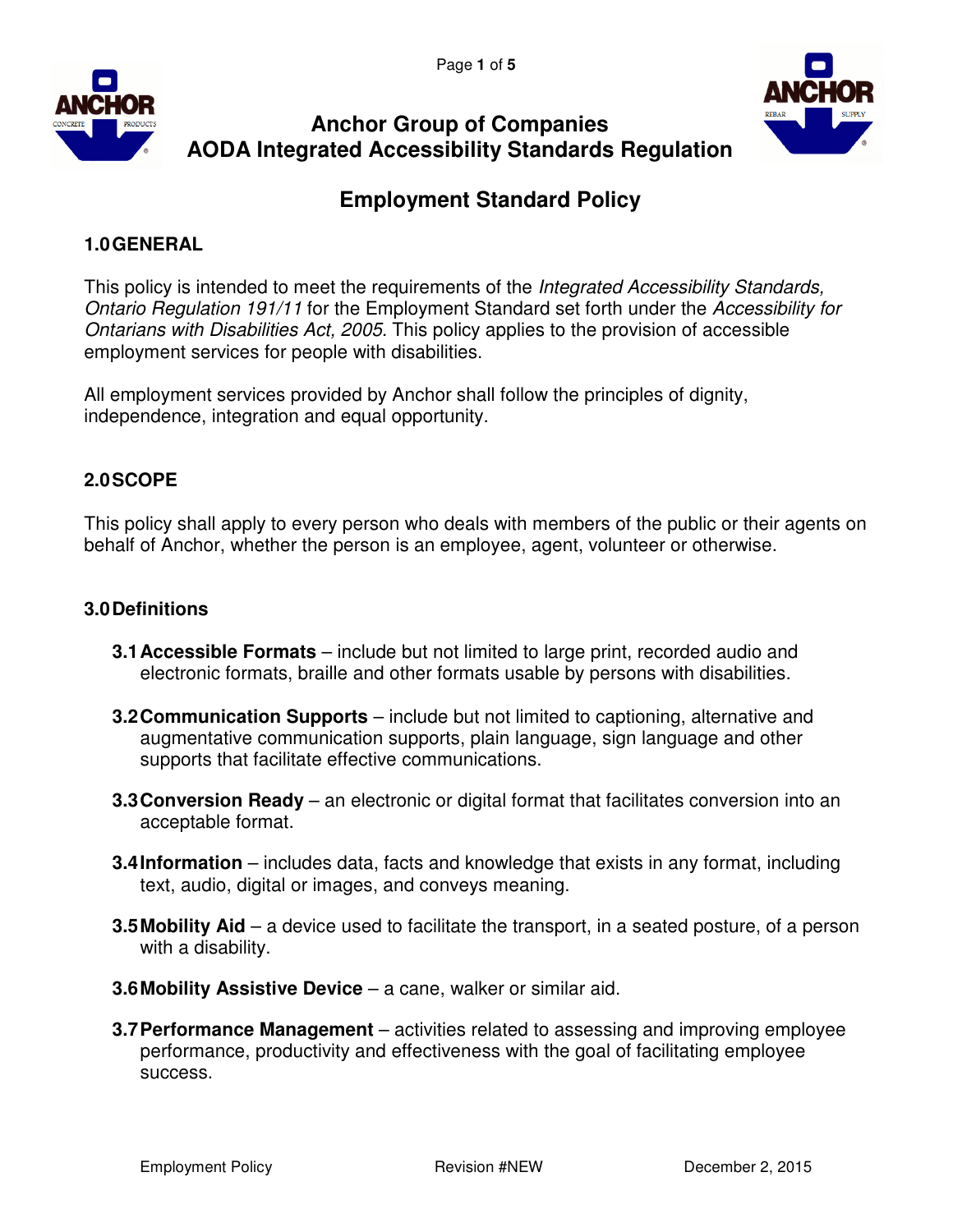- **3.8 Redeployment**  the reassignment of employees to other departments or jobs within the organization as an alternative to layoff, when a particular job or department has been eliminated by the organization.
- **3.9 Support Person** in relation to a person with a disability, another person who accompanies the person with a disability in order to help with communication, mobility, personal care or medical needs, or with access to goods, services or facilities.

# **4.0 GUIDELINES**

In accordance with the Integrated Accessibility Standards, Ontario Regulation 191/11, this policy addresses the following:

- 4.1 General Requirements
- 4.2 Employment Standards Overview
- 4.3 Recruitment, Assessment and Selection
- 4.4 Accessible Formats and Communication Supports for Employees
- 4.5 Documented Individual Accommodation Plans
- 4.6 Plans and Processes
- 4.7 Return to Work and Redeployment

## **4.1 General Requirements**

General requirements that apply across all of the three standards, *Information and* Communications, Employment and Transportation are outlined as follows.

#### Establishment of Accessibility Policies and Plans

Anchor will develop, implement and maintain policies governing how it will achieve accessibility through these requirements. Anchor will establish, implement, maintain and document a multi-year accessibility plan outlining its strategy to prevent and remove barriers and meet its requirements under the IASR regulation. Anchor will post its accessibility plans on their website, if any, and provide the plan in an accessible format upon request. Anchor will review and update its accessibility plan once every five years and will establish, review and update its accessibility plans in consultation with persons with disabilities or an advisory committee when possible.

#### Training Requirements

Anchor will provide training for its employees regarding the IASR and the Ontario Human Rights Code during orientation and on an ongoing basis when changes are made to these policies, practices and procedures.

#### **4.2 Employment Standards Overview**

The Employment Standards regulation will expand Ontario's labour pool by ensuring people with disabilities are welcome and supported within all workplaces. Employment standards will assist organizations with employment recruitment, providing accessible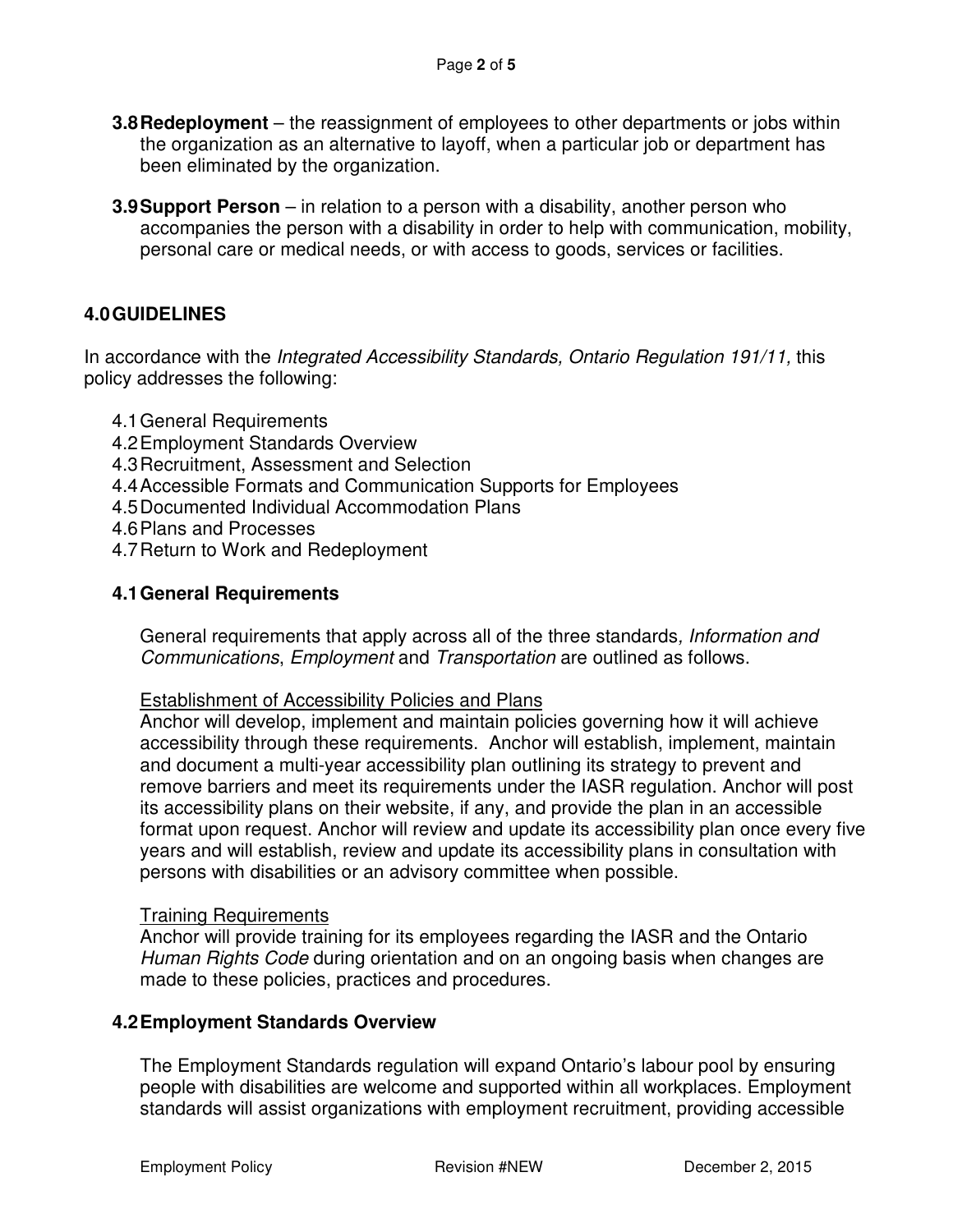information, plans for emergencies, individual accommodation, return to work, performance management, and career development and redeployment.

### **4.3 Recruitment, Assessment and Selection**

Anchor will notify employees and the public about the availability of accommodation for job applicants who have disabilities. Applicants will be informed that these accommodations are available, upon request, for the interview process and other candidate selection methods. Anchor will notify the successful applicant of their policies and supports for accommodating people with disabilities.

## **4.4 Accessible Formats and Communication Supports for Employees**

If an employee with a disability requests it, Anchor will provide or arrange for the provision of accessible formats and communication supports for the following:

- 1. Information needed in order to perform their job; and
- 2. Information that is generally available to all employees in the workplace.

Anchor will consult with the employee making the request to determine the best way to provide the accessible format or communication support.

#### **4.5 Documented Individual Accommodation Plans**

Anchor will also develop and have in place written processes for documenting individual accommodation plans for employees with disabilities. The process for the development of these accommodation plans should include specific elements, including:

- The ways in which the employee can participate in the development of the plan;
- The means by which the employee is assessed on an individual basis;
- The ways an employee can request an evaluation by an outside medical expert, or other experts (at the employer's expense) to determine if accommodation can be achieved, or how it can be achieved;
- The steps taken to protect the privacy of the employee's personal information;
- The frequency with which the individual accommodation plan should be reviewed or updated determined, and how it should be done; and
- The means of providing the accommodation plan in an accessible format, based on the employee's accessibility needs.

## **4.6 Plans and Processes**

Any department within Anchor that utilizes performance management tools, or provides career development and advancement to their employees, must respect the accessibility needs of their employees with disabilities when developing these processes. Anchor will provide a tailored workplace emergency response plan or information for employees with disabilities, if their disability makes it necessary.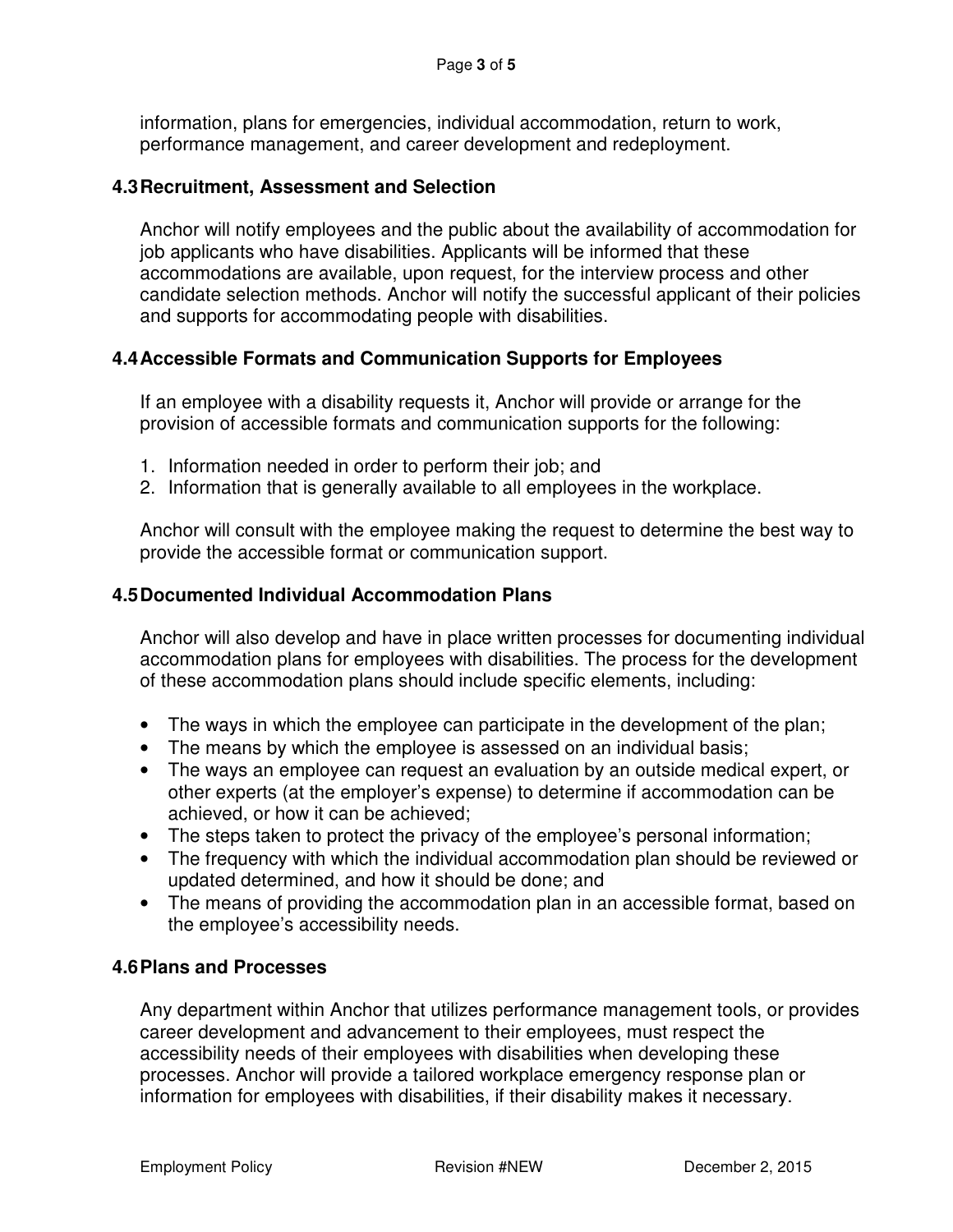# **4.7 Return to Work and Redeployment**

Anchor will develop, document and have return to work processes in place for employees who are absent from work due to a disability and who require disabilityrelated accommodations in order to return to work. The return to work process must include an outline of the steps Anchor will take to facilitate the employee's return to work and use documented individual accommodation plans (as described in section 28 of the regulation). If Anchor uses redeployment processes, they must take into account the accessibility needs of its employees with disabilities. Redeployment may mean the reassignment of employees to other departments within the organization as an alternative to a "layoff", when a particular job or department has been eliminated. These standards do not apply to volunteers or other non-paid individuals.

# **5.0 ADMINISTRATION**

If you have any questions or concerns about this policy or its related procedures please contact:

- Telephone at 613-546-6683 ext. 244
- In writing to: Anchor Concrete Attention: HR Department 1645 Sydenham Rd. Kingston ON K7L 4V4
- By email accessibility@anchorconcrete.com

## **6.0 REFERENCED DOCUMENTS**

- Accessibility for Ontarians with Disabilities Act, 2005 http://www.e-laws.gov.on.ca/html/statutes/english/elaws\_statutes\_05a11\_e.htm#BK19
- Integrated Accessibility Standards, Ontario Regulation 191/11 http://www.elaws.gov.on.ca/html/source/regs/english/2011/elaws\_src\_regs\_r11191\_e.htm#BK0
- Ministry of Community and Social Services, Making Ontario Accessible (Access ON) http://www.mcss.gov.on.ca/en/mcss/programs/accessibility/index.aspx
- Ontario Human Rights Code, 1990 http://www.e-laws.gov.on.ca/html/statutes/english/elaws\_statutes\_90h19\_e.htm